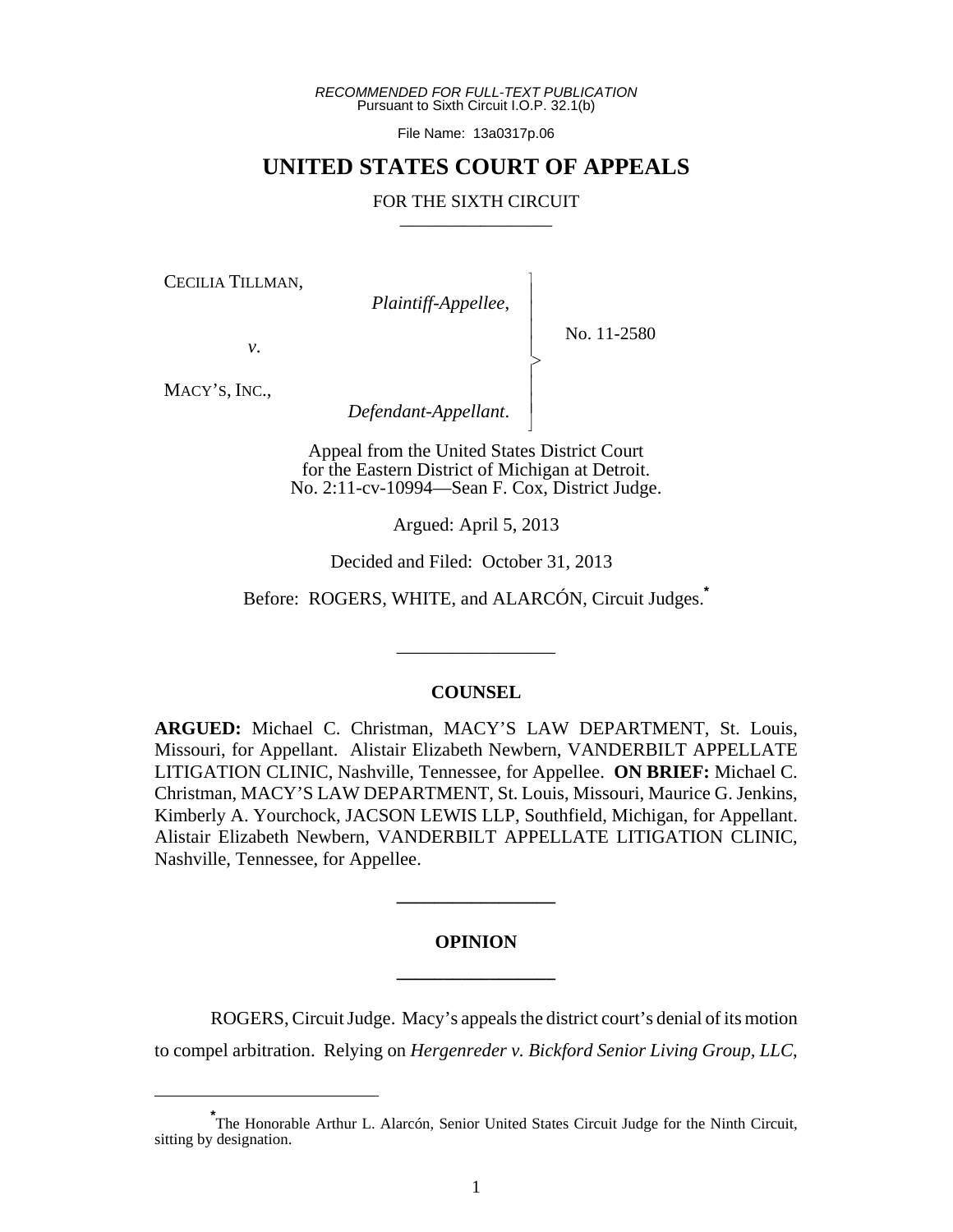656 F.3d 411 (6th Cir. 2011), the district court found that there was no agreement between Macy's and its former employee, Cecilia Tillman, to arbitrate disputes arising from her employment. Unlike in *Hergenreder*, however, Macy's provided sufficient notice of its offer to enter into an arbitration agreement, and Tillman accepted by continuing her employment with Macy's and not returning either of the two opt-out forms provided to her. Arbitration should therefore have been required, notwithstanding the absence of an employee-signed written agreement to arbitrate.

Tillman filed suit *pro se* in the district court, alleging that Macy's discriminated against her on the basis of her race in violation of Title VII when it terminated her employment in 2009. In response, Macy's filed a motion to compel arbitration and stay the action pending arbitration, based on what Macy's claimed was an agreement entered into by the parties to participate in a dispute-resolution program called Solutions InSTORE. This dispute-resolution process had four steps, the last of which was binding arbitration. Macy's argued that Tillman assented to participation in the program and therefore that suit in federal court was impermissible.

The alleged agreement was based on the following facts. Tillman, who was hired by May Department Stores in 2001, became a Macy's employee when Macy's (then incorporated as Federated Department Stores, Inc.) merged with May in 2005. Following the merger, Macy's conducted a roll-out of Solutions InSTORE that extended the program to former May's employees, including Tillman. For Tillman, the roll-out first consisted of a mailing that included a "Welcome to Solutions InSTORE" postcard, the Plan Document, and an Early Dispute Resolution Program Election Form ("2006 Election Form"). The Plan Document described in detail the dispute-resolution process and noted that while employees were automatically "covered" by arbitration by virtue of continuing employment with Macy's, they could opt out of binding arbitration. The document stated that if employees did not opt out, they would not be able to bring their claims in court. The 2006 Election Form provided a procedure and an opportunity to opt out of arbitration. The form directed employees to return it by October 31, 2006 if they did *not* want to be bound to arbitrate employment-related disputes. Macy's provided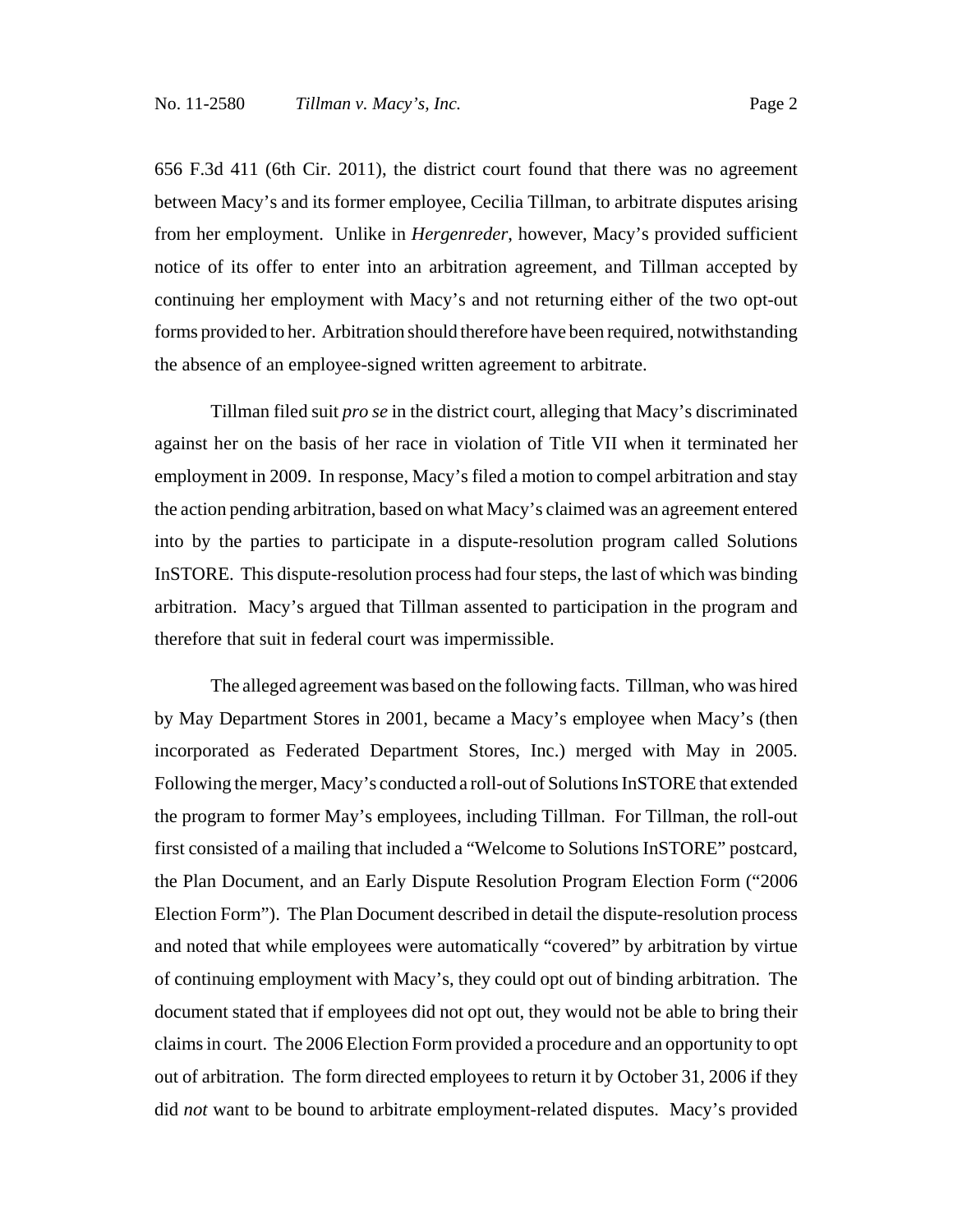records showing that Tillman's packet was mailed and that it was not returned as undeliverable. Tillman stated that she did not receive the mailing.

On October 13, 2006, Tillman attended a mandatory video screening where she was shown a video describing the InSTORE Program. Tillman concedes that she was at the meeting, as documented by the sign-in sheet from the meeting. Macy's states that Tillman was provided with detailed information about the opt-out process and the steps she would need to take to keep from being bound to arbitrate future disputes. However, Tillman recalls that Macy's management "breezed over" the information and did not offer any "specificity or explanation." Macy's also states that employees at the meeting were provided with a brochure about the program. Tillman does not deny receiving the brochure.

In April 2007, after Tillman did not return the opt-out form, Macy's sent a "You're In Good Company" brochure that stated that she "now ha[d] all the Steps of the [Solutions InSTORE] program available to" her, specifically including Step 4 Arbitration. The brochure noted that she, like 97% of her co-workers, had not returned her opt-out form. Tillman stated that she did not receive this mailing.

Finally, in October 2007, Macy's sent Tillman another Election Form ("2007 Election Form"), along with a "We've Got You Covered" brochure, and an "Opening the Door to More" program update. The packet directed Tillman to return the opt-out form by November 15, 2007, unless she agreed to be bound to arbitrate future disputes. Tillman did not return the form; again she claimed that she did not receive the mailing despite records indicating that it was sent to her address and was not returned as undeliverable.

Tillman argued to the district court that the "roll-out" did not amount to an offer to enter into an agreement to arbitrate, and that she did not accept any such offer. The district court decided in Tillman's favor, applying *Hergenreder v. Bickford Senior Living Group, LLC*, and denied Macy's motion to compel arbitration of Tillman's Title VII claims. The district court found it significant that Tillman was not "required to read" the Plan Document, and reasoned that "her failure to send in an opt-out form could simply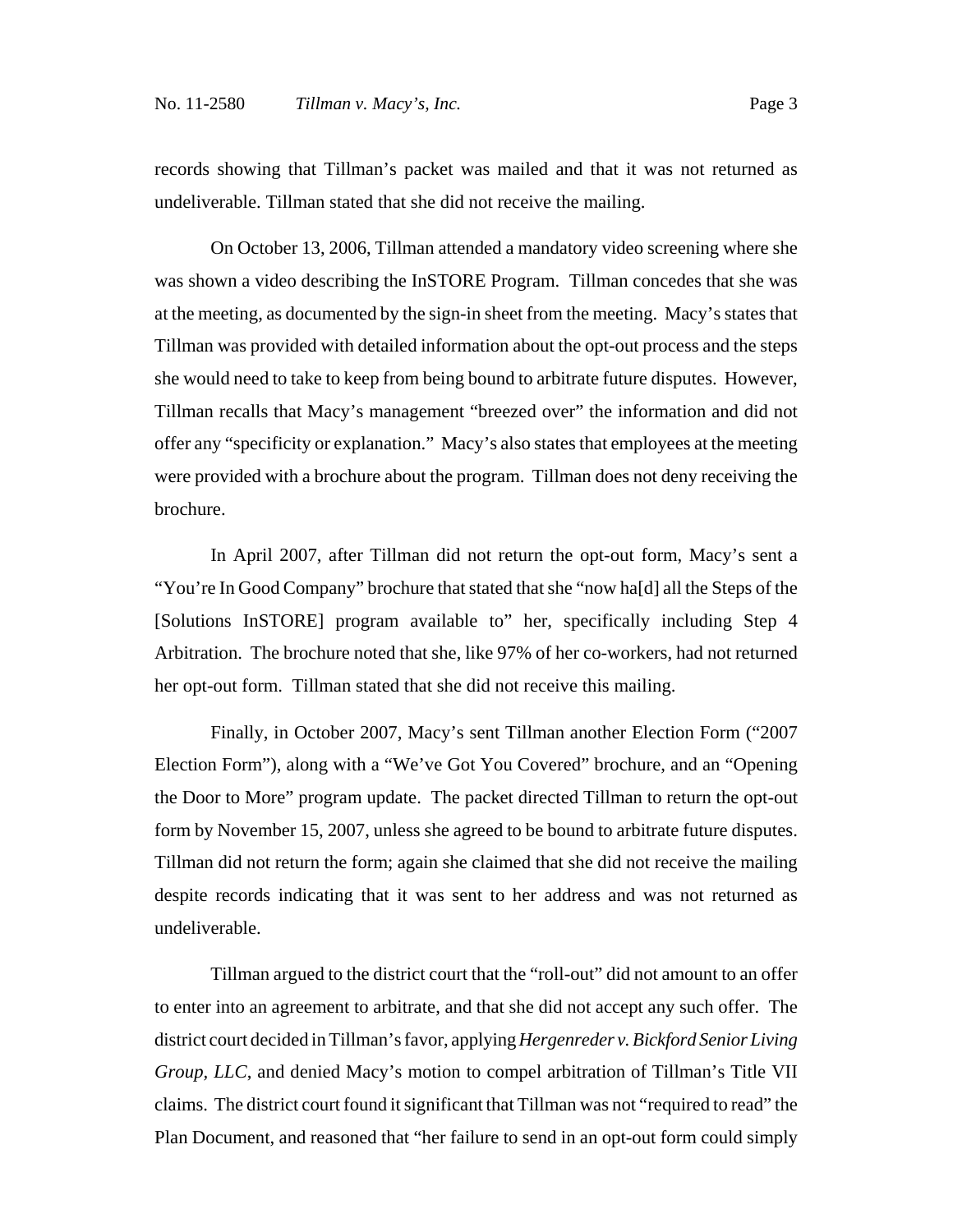be the result of her not having read the Plan Document that contains the alleged offer to arbitrate," especially since "the company was changing ownership and [Tillman] was receiving many mailings from her employer."

The district court also held that Tillman did not knowingly and voluntarily waive her right to a jury trial. The court noted that Tillman did not sign a written waiver and that the opt-out form contained "confusing language as to what the employee is agreeing to." The court held that the totality of the circumstances—including the volume of mail Tillman was receiving from Macy's, the lack of a requirement that Tillman read the materials, and the lack of any document signed by Tillman—weighed against a finding of a knowing and voluntary waiver. After the district court denied the motion to compel arbitration, Macy's filed an interlocutory appeal pursuant to § 16(a) of the Federal Arbitration Act, 9 U.S.C. § 16(a).

The district court denied Macy's motion to stay proceedings during the appeal, stating that Macy's would not suffer irreparable harm if the district court allowed discovery to proceed, since the arbitration agreement also guaranteed discovery to the same extent as under the Federal Rules. Macy's filed a motion with this court to stay the trial proceedings during the appeal, and we granted that motion on June 19, 2012.

A limited review is required before compelling an unwilling party to arbitrate. Such a review shows that the dispute in this case is arbitrable because "a valid agreement to arbitrate exists between the parties and . . . the specific dispute falls within the substantive scope of that agreement." *See Javitch v. First Union Secs., Inc.*, 315 F.3d 619, 624 (6th Cir. 2003) (prescribing the proper analysis).

Macy's effectively communicated to Tillman an offer to enter into a binding arbitration agreement and to waive her right to a jury trial. We reach this conclusion under Michigan contract law because the parties focus the dispute on a question of basic contract formation—offer and acceptance. "Because arbitration agreements are fundamentally contracts, we review the enforceability of an arbitration agreement according to the applicable state law of contract formation." *See Seawright v. Am. Gen. Fin. Servs., Inc.*, 507 F.3d 967, 972 (6th Cir. 2007).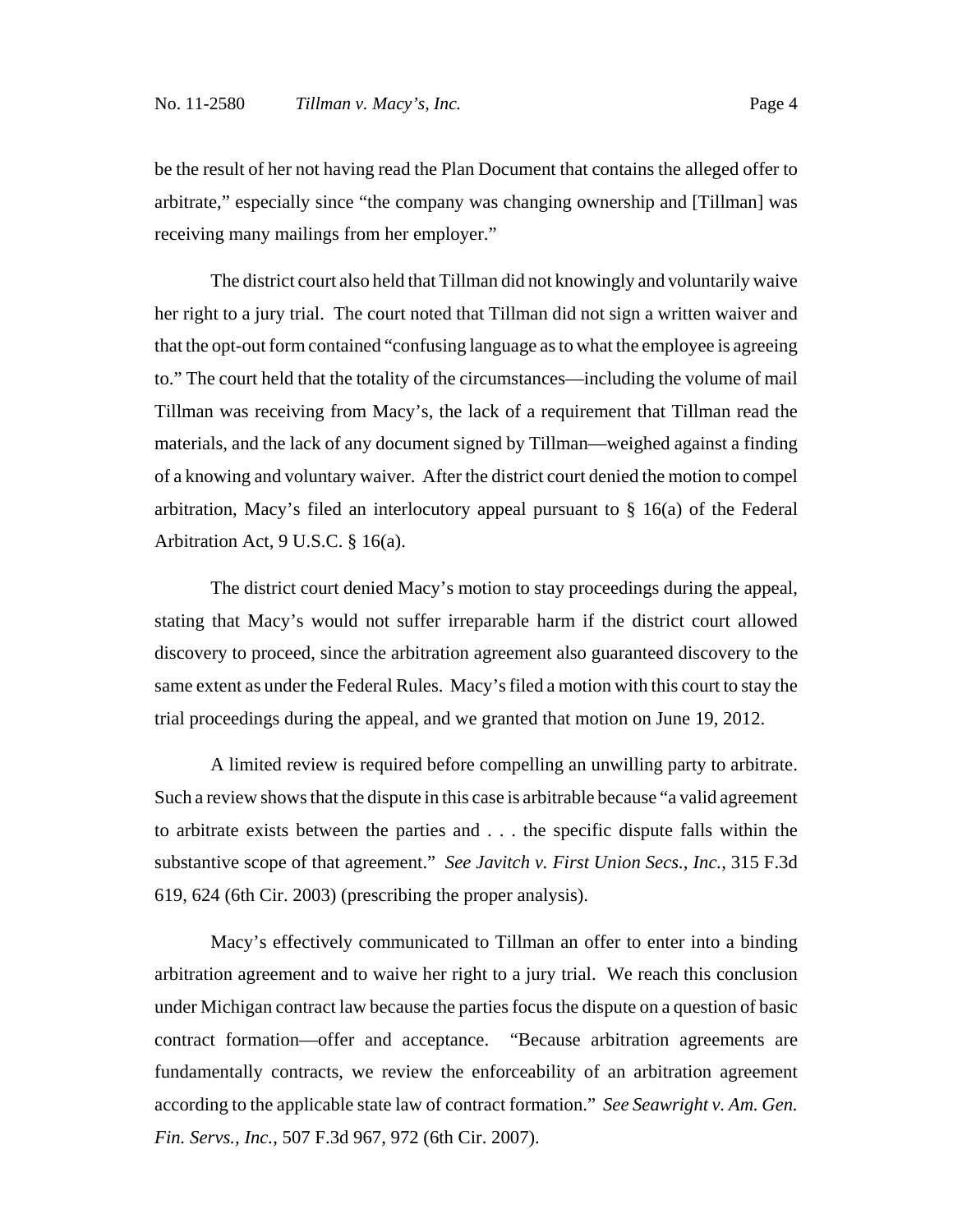Macy's notified Tillman of the arbitration program in person at a mandatory meeting where she watched a video and was provided with an informational brochure. The video informed her that the program would be going into effect and that it included an arbitration component that would be "final and binding for both sides." The video also encouraged her "to read the materials available about Solutions InSTORE and to talk to [her] supervisor" if she had questions about the program. The brochure that was distributed at that same meeting provided more detailed information about the program. The brochure detailed the four steps of the program, including arbitration, which it compared and contrasted with court proceedings. In addition to graphical representations of the process, the brochure included the following text:

Your Solutions InSTORE enrollment period will be your opportunity to decide whether you want to receive all four steps of this program. You are automatically covered by Step 4 unless you choose to exclude yourself. When covered by Step 4 final and binding arbitration, you and the Company agree to use arbitration as the sole and exclusive means to resolving any dispute regarding your employment; we both waive the right to civil action and a jury trial. If you decide you want to be excluded from participating in and receiving the benefits of Step 4, we need you to tell us in writing by completing a form that will be mailed to your home this fall. In this case, Steps 1-3 will continue to apply to you – you will no longer, however, be eligible for the benefits available under the Step 4: Arbitration process.

We will respect whatever decision you make about Step 4: Arbitration. We urge you to read the Plan Document when you receive it at home by mail this fall and educate yourself about the benefits and limitations of arbitration to make an informed decision that's best for you. There are many sources of information and opinions about arbitration. One excellent source of information is the AAA website, which you can access at www.adr.org.

Choose to participate in the full program, Steps 1-4. We believe you will find it a good decision for you. In fact, we feel so positively about what this program brings employees and our work environments, we'd like to let you give it a try. If for some reason you find that Step 4: Arbitration is not for you, we'll provide you with one final opportunity in October, 2007 to discontinue your election to receive the benefits of Step 4 at that time. It's that simple.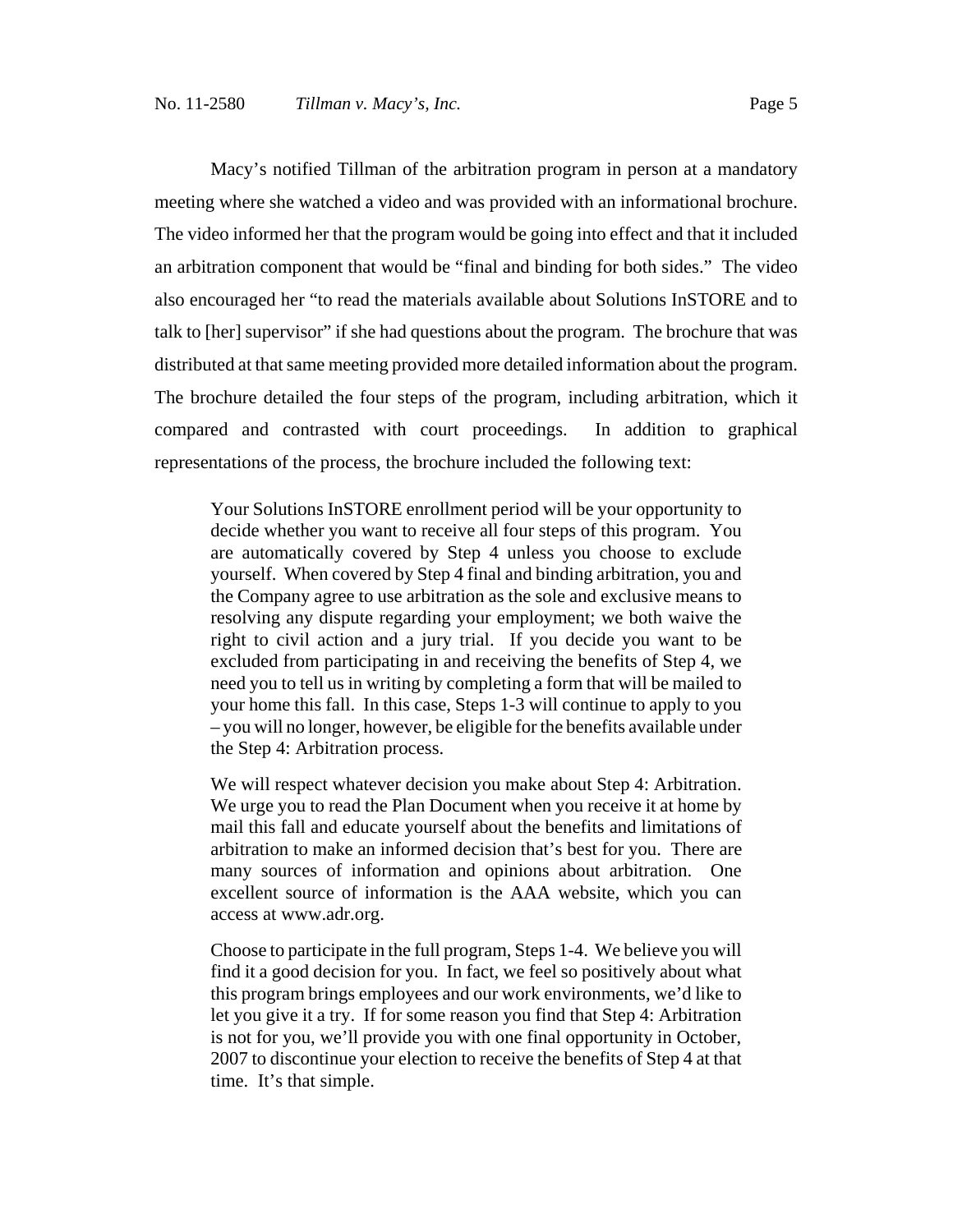The brochure notified employees that it was "a summary of some of the provisions, benefits, and limitations, of the Solutions InSTORE program" and informed them, "[y]ou are directed to read the Plan Document for the actual details." In sum, Tillman was provided with information, in person, that would have informed her: that arbitration was an optional part of the dispute resolution process, that arbitration was a final and binding alternative to a civil lawsuit, that agreeing to arbitration meant waiving the right to file a civil action in court and the right to a jury trial, that she was eligible to opt out of participation in that program, and that the process for opting out was to fill out a form that she would receive in the mail.

Macy's also mailed, to Tillman's home, information that further clarified its offer and the method of acceptance—information that, at the meeting, Tillman was informed would be forthcoming.**<sup>1</sup>** These mailings included (1) the Plan Document and Election (opt-out) Form, (2) a subsequent confirmation postcard letting Tillman know that Macy's did not receive the Election Form and making clear that because she had not returned the form she accepted its offer to arbitrate disputes, and (3) another Election Form providing yet another opportunity to refuse to arbitrate. The Election Forms and Plan Statement made clear that Tillman needed to return the form if she did not want to be included in the arbitration portion of the Solutions InSTORE program, and the Plan Document explained the nature and legal consequences of the arbitration portion of the program. The Plan Document was also available in the Macy's store and online, and Tillman was provided with a link to the website containing the document. The Plan Document stated:

You can request Arbitration (Step 4). This process involves an Arbitrator. . . . After a hearing, the Arbitrator renders a final decision. The decision is binding on both the Company and you. Nothing in the Solutions InSTORE program, however, prevents you from filing, at any

**<sup>1</sup>** Although Tillman maintains that she did not receive the mailings, we proceed on the assumption that she received the materials sent to her, because properly addressed and posted mail is presumed to have been delivered and received by the person to whom it was addressed, *Hagner v. United States*, 285 U.S. 427, 430 (1932), and the operative question hinges on an objective manifestation of intent to enter into an agreement. *See Hergenreder*, 656 F.3d at 417.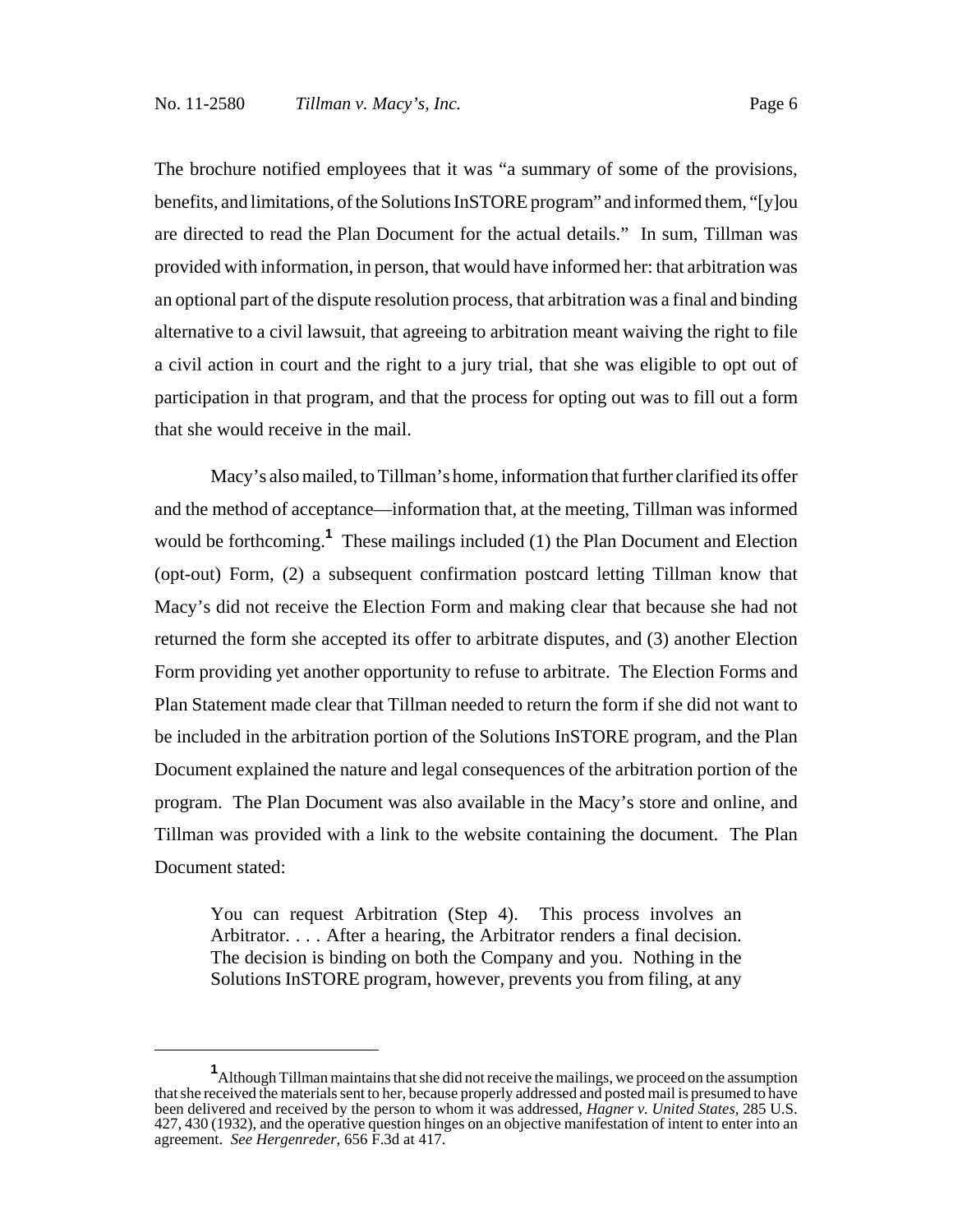time, a charge or complaint with a government administrative agency like the EEOC, for example.

All Associates agree to be covered by Step 4 – Arbitration by accepting or continuing employment with the Company after the Effective Date. Associates are given the option to exclude themselves from Arbitration by completing an election form within the prescribed time frame. Until and unless an Associate elects to be excluded from arbitration within the prescribed time frame, the Associate is covered by Step 4 – Arbitration.

The Plan Document later stated, in a section titled "Step 4 – Arbitration Rules and

Procedures," that:

All Associates are automatically covered by all 4 steps of the program by taking or continuing a job with the Company. That means that all Associates agree, as a condition of employment, to arbitrate any and all disputes, including statutory and other claims, not resolved at Step 3. However, Arbitration is a voluntary condition of employment. Associates are given the option of excluding themselves from Step 4 arbitration within a prescribed time frame. . . . Arbitration . . . replaces any right you might have to go to court and try your claims before a jury. You are covered by Step 4 unless and until you exercise your option to exclude yourself from employment. . . .

Except as otherwise limited, all employment-related legal disputes, controversies or claims arising out of, or relating to, employment or cessation of employment, whether arising under federal, state or local decisional or statutory law . . . shall be settled exclusively by final and binding arbitration.

Finally, the Plan Document explained once again the exclusive role of arbitration:

By agreeing to arbitration, the Associate and the Company agree to resolve through arbitration all claims described in or contemplated by Article 2 above. This means that neither the Associate nor the Company can file a civil lawsuit in court against the other party relating to such claims. If a party files a lawsuit in court to resolve claims subject to arbitration, both agree that the court shall dismiss the lawsuit and require the claim to be resolved through the Solutions InSTORE program.

These statements clearly inform employees of the nature of the agreement and describe their rights under the Solutions InSTORE arbitration program. The Plan Document further provides information about how to reject the proposed agreement, and this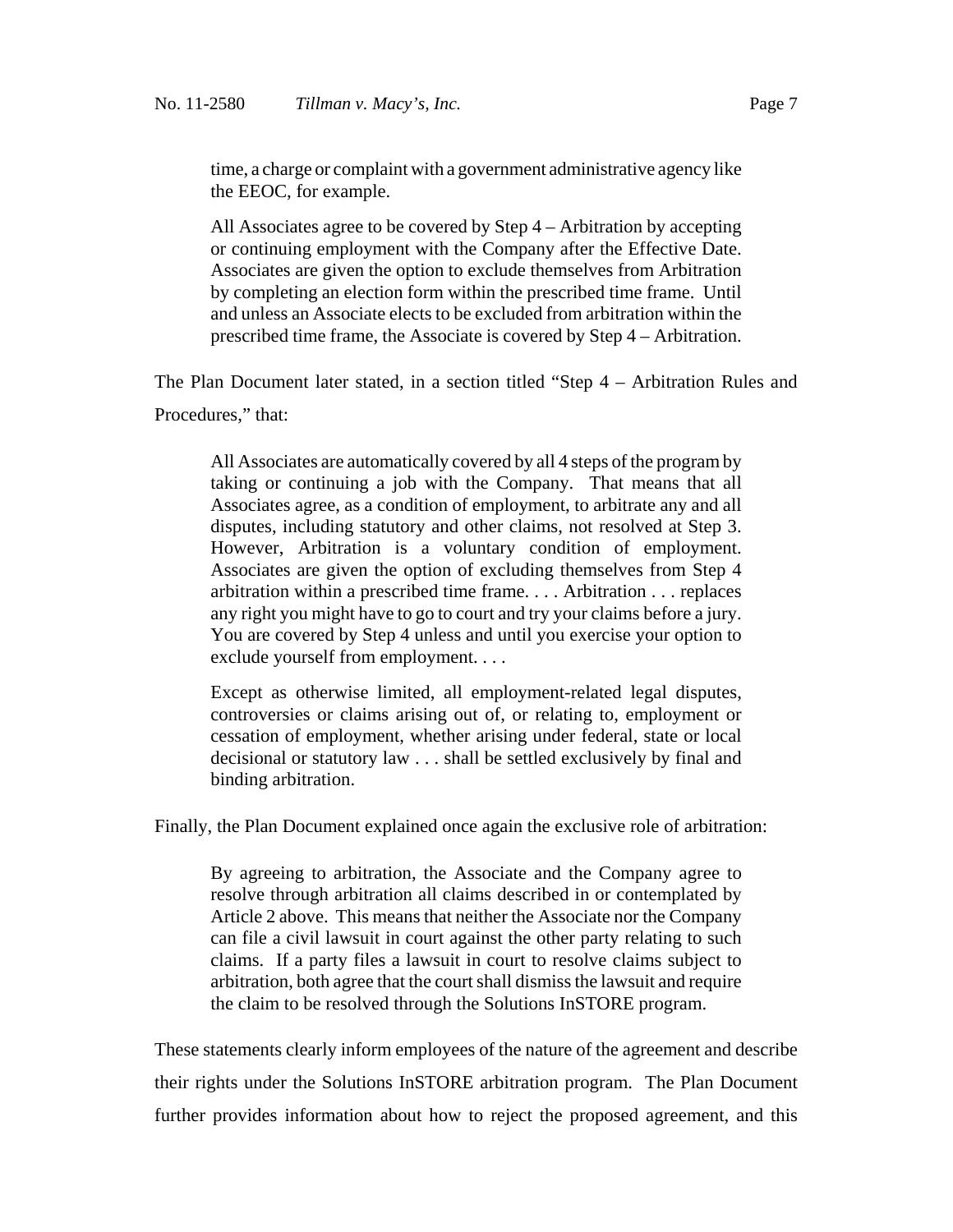information is reiterated in the Election Forms, which state that, while employees are automatically "covered by" the first three phases of dispute resolution under the program, they may elect "not to be covered by the benefits of arbitration" by signing and returning the form.

This information was sufficient to constitute a valid offer to arbitrate disputes. "An offer is defined as the manifestation of willingness to enter into a bargain, so made as to justify another person in understanding that his assent to the bargain is invited and will conclude it." *Hergenreder*, 656 F.3d at 417 (applying Michigan law, quoting *Kloian v. Domino's Pizza, L.L.C.*, 733 N.W.2d 766, 770 (Mich. Ct. App. 2006)). The question of mutual assent "is judged by an objective standard, looking to the express words of the parties and their visible acts, not their subjective states of mind." *Hergenreder*, 656 F.3d at 417 (quoting *Kloian*, 733 N.W.2d at 771).

Our conclusion that Macy's made a valid offer to Tillman is consistent with our decision in *Hergenreder*, which hinged primarily on the concept of notice. The plaintiff in that case was said by her employer to have assented to arbitration based only on a dispute-resolution policy that was not provided by the employer or made available save for a vague reference in an employee handbook that did not explicitly mention arbitration. *Hergenreder*, 656 F.3d at 414–16. We held that the handbook's direction to refer to the company's dispute-resolution procedure for "details" about the procedure did not constitute an offer. Hergenreder's general knowledge that a dispute-resolution procedure existed did not mean that her employer communicated an offer in the absence of her knowledge of either the arbitration language or her employer's desire to create an agreement through the dispute resolution procedure. *Id.*

The facts of this case are far more similar to the cases this court distinguished in *Hergenreder* than they are to the facts of *Hergenreder* itself. *Hergenreder* distinguished *Mannix v. County of Monroe*, 348 F.3d 526 (6th Cir. 2003), on the ground that the employer in that case provided significantly more notice of new policies. The County "posted the revised [employment policies] at least four months before the [plaintiff's] termination . . . on an internal database available to employees [and by holding] meetings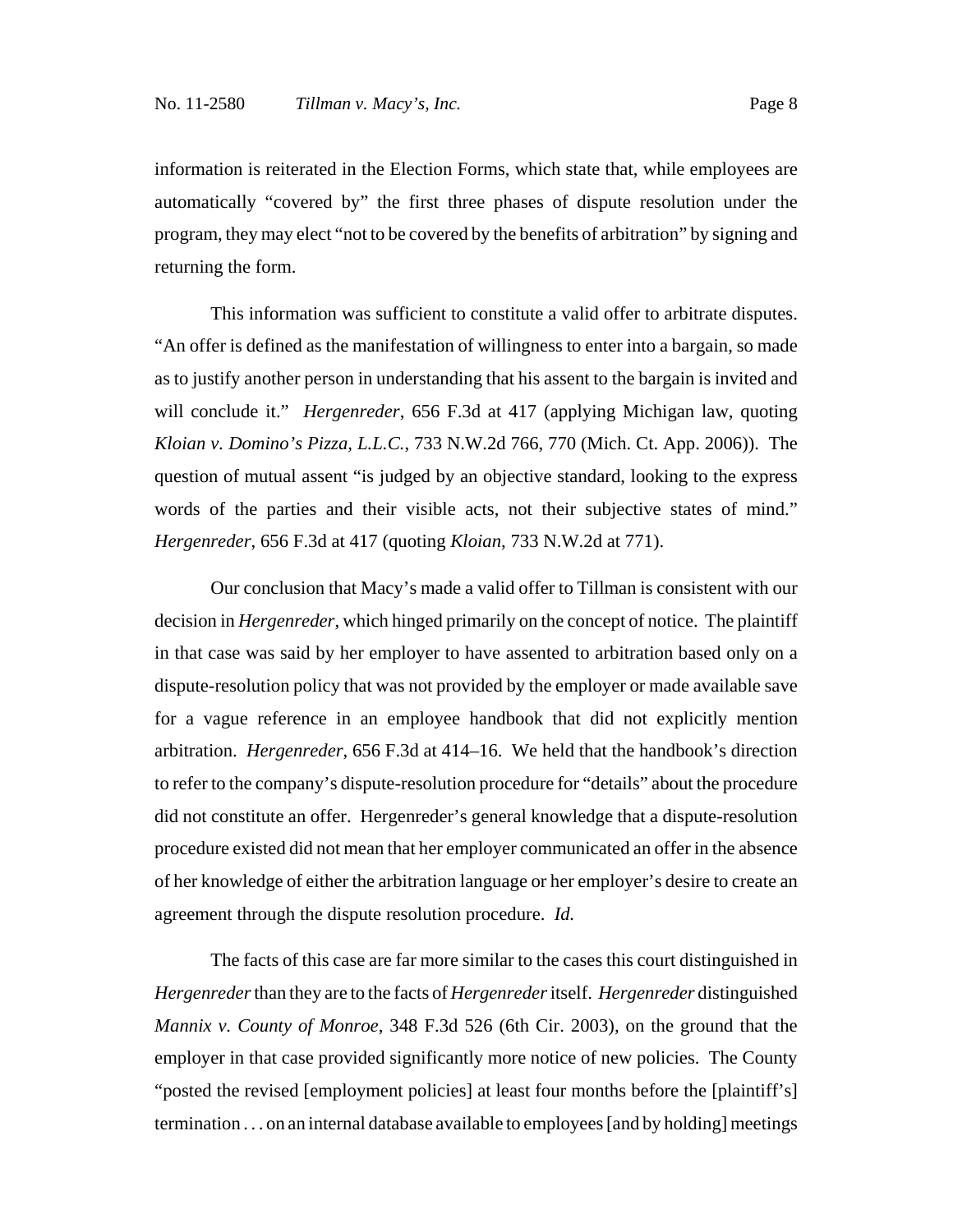between department heads and employees and put[ting] the policies on the County's email system." *Hergenreder*, 656 F.3d at 418 (quoting *Mannix*, 348 F.3d at 536). In *Hergenreder*, this level of notice was absent, but we suggested that if the disputeresolution procedure had been "'posted' in a place—either physical or electronic—available to Hergenreder, [if] there were meetings at which Hergenreder was notified of the policies, or [if] Hergenreder was aware of the [dispute-resolution procedure] at all," the result may have been different. *Id.* at 418–19. In Tillman's case, the Solutions InSTORE policy *was* posted electronically, *was* in fact mailed to her, and there *was* a meeting regarding the policy that she was required to—and did—attend. Therefore she cannot, and does not, claim to have been unaware of the arbitration policy. Accordingly, the discussions in *Hergenreder* and *Mannix* support a conclusion that Macy's objectively manifested its intent to enter into an arbitration agreement with Tillman.

Similarly, the discussion in *Hergenreder* distinguishing *Kettles v. Rent-Way, Inc.*, No. 1:09–cv–230, 2009 WL 1406670 (W.D. Mich. May 18, 2009) (applying Michigan law), cuts against Tillman. In *Kettles*, the district court found that an agreement to arbitrate existed because, although the employer provided information to employees in terms of "what to expect"—which did not qualify as an offer—it also sent the employee a document that obligated the employee to submit disputes to the employer's dispute resolution program, which included arbitration. *Id.* at \*10. *Hergenreder* contrasted *Kettles* with Hergenreder's lack of such notice. *Hergenreder*, 656 F.3d at 419–20. Like the employer in *Kettles*, Macy's included a casual, welcome-to-the-program type of element in its rollout, but Macy's also took action similar to the employer's in *Kettles*—and dissimilar to the employer's in *Hergenreder*—by mailing the contract-like Plan Document and the Election Forms.

Moreover, the fact that Tillman was not ordered to read the Plan Document and other mailings is not, standing alone, dispositive. Macy's encouraged and directed employees to read the materials. For example, in the video Tillman viewed, "Nancy" stated: "Read all of the material and make sure that [employees] understand it. And if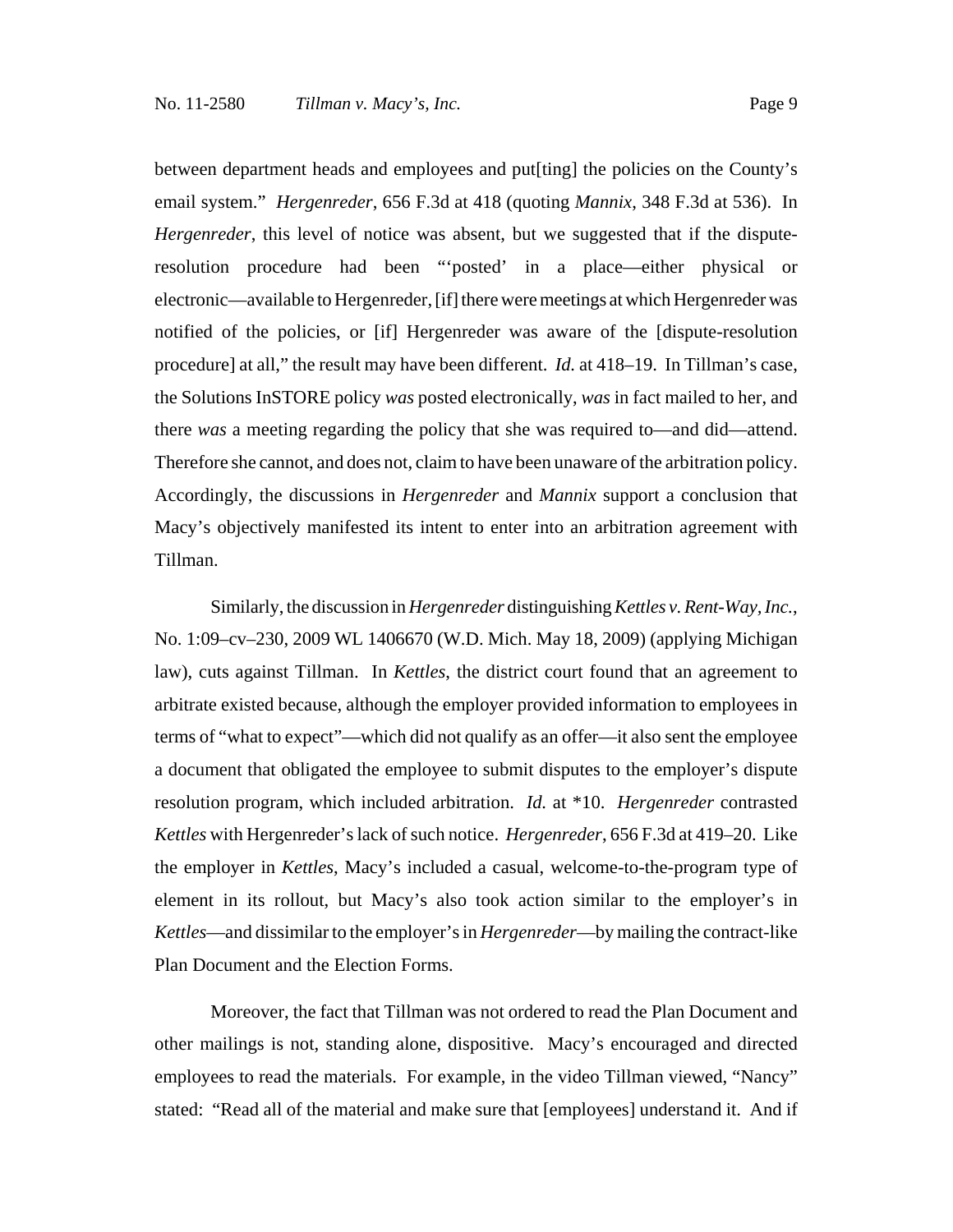they don't, if they [have] questions, to definitely ask questions of their Human Resources Manager or their Direct Report Manager because it's such an awesome program . . . ." In the same video, another actor stated: "We encourage you to read the materials available about Solutions In-STORE and talk with your supervisor if you have any questions about this unique program." The brochure provided at the video-screening meeting stated: "You are directed to read the Plan Document for the actual details." Tillman did not provide authority under either the Federal Arbitration Act or Michigan law to support the proposition that for there to be mutual assent an offeror must obligate the offeree to read an offer that has been conveyed. Contrary to Tillman's assertions, Macy's failure to require reading of the numerous arbitration-related documents that it provided her does not amount to a failure to provide notice.

Tillman's conduct following the communication of the offer objectively suggests that she accepted the arbitration agreement by continuing her employment without returning an opt-out form. This performance mirrors that called for in the offer, and "[t]he manifestation of mutual assent may be made wholly or partly by . . . acts or conduct." *See Ludowici-Celadon Co. v. McKinley*, 11 N.W.2d 839, 840 (Mich. 1943). Several decisions applying Michigan law have held that an offer may be accepted through continued employment. For instance, in *Dawson v. Rent-A-Center, Inc.*, 490 F. App'x 727, 730 (6th Cir. 2012), we noted that the plaintiff "demonstrated his assent [to his employer's offer to arbitrate disputes] by continuing to work for Rent-Way" and that "Michigan law permits parties to accept offers through conduct." *See also Kettles*, 2009 WL 1406670, at \*5. *See generally Rembert v. Ryan's Family Steak Houses, Inc.*, 596 N.W.2d 208, 210–11 (Mich. Ct. App. 1999).

The burden was on Tillman to show that she did not voluntarily and knowingly waive her right to a jury trial. *See K.M.C. Co. v. Irving Trust Co.*, 757 F.2d 752, 758 (6th Cir. 1985). Tillman did not satisfy this burden, and the district court erred in finding otherwise. The Plan Document stated in plain language: "Arbitration . . . replaces any right you may have to go to court and try your claims before a jury. You are covered by [arbitration] unless and until you exercise the option to exclude yourself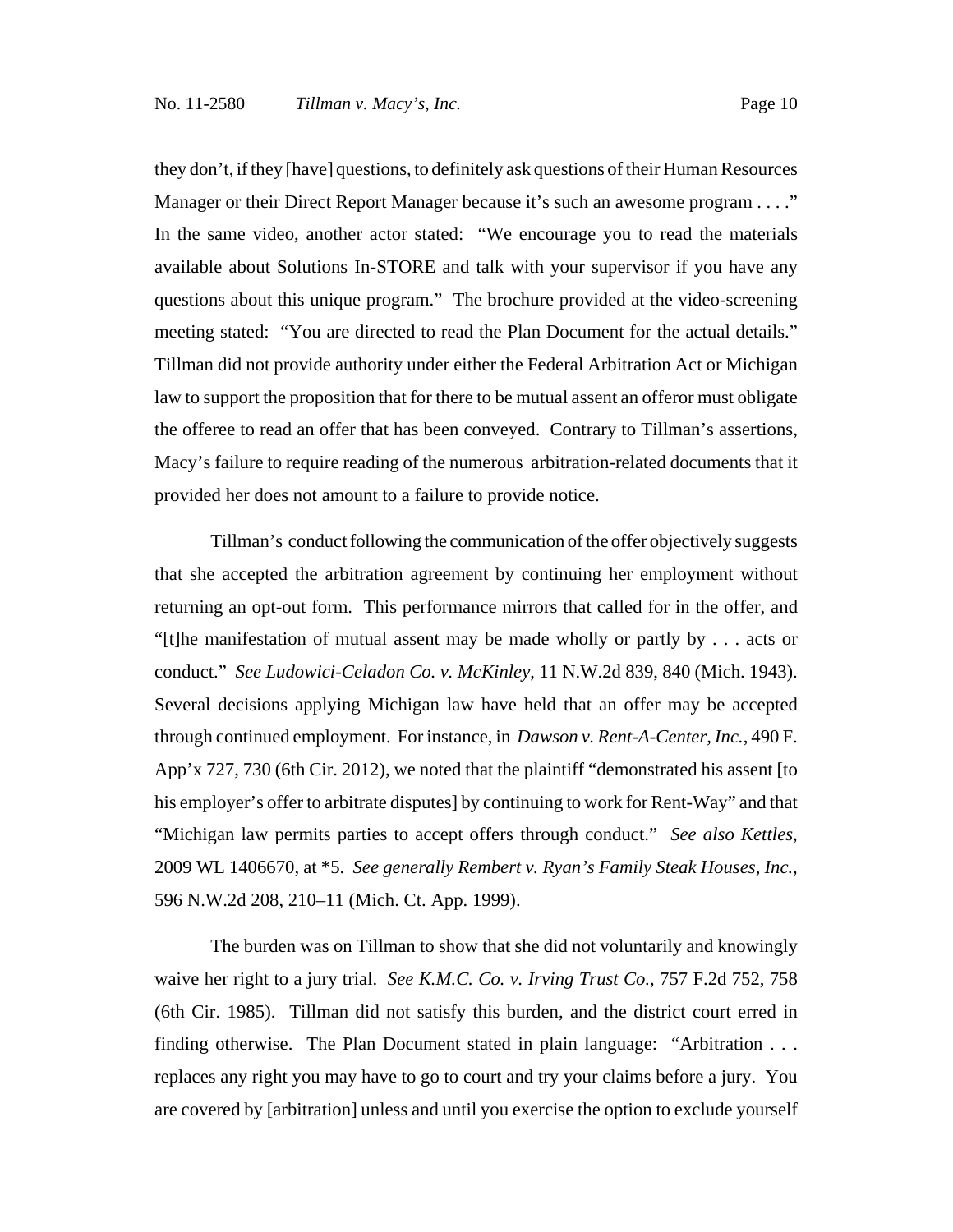from arbitration." The Plan Document also clarified that "all employment-related legal disputes . . . shall be settled exclusively by final and binding arbitration. . . . Merely by way of example, Employment-Related Claims include, but are not limited to, claims arising under the Age Discrimination in Employment Act (ADEA), Title VII of the Civil Rights Act of 1964, the Americans with Disabilities Act (ADA), the Family and Medical Leave Act (FMLA), .... [and] state discrimination statutes." Finally, in a section titled "Article 3 – Dismissal/Stay of Court Proceeding," the Plan Document provided that:

By agreeing to arbitration, the Associate and the Company agree to resolve through arbitration all claims described in or contemplated by Article 2 above. This means that neither the Associate nor the Company can file a civil lawsuit in court against the other party relating to such claims. If a party files a lawsuit in court to resolve claims subject to arbitration, both agree that the court shall dismiss the lawsuit and require the claim to be resolved through the Solutions InSTORE program.

This information reiterated the language in the brochure that was provided to Tillman in person, which stated, "you and the Company agree to use arbitration as the sole and exclusive means to resolving any dispute regarding your employment; we both waive the right to civil action and a jury trial." Because the information conveyed in the Plan Document and brochure was part of a valid offer, and because Tillman accepted that offer by continuing her employment<sup>2</sup> at Macy's without returning an opt-out form, it follows that Tillman knowingly and voluntarily assented to all of its terms, including this clearly stated waiver of the right to trial by jury.

This conclusion is consistent with the five factors this court looks to in evaluating whether there has been a knowing and voluntary waiver of prospective civil-rights claims:

(1) plaintiff's experience, background, and education; (2) the amount of time the plaintiff had to consider whether to sign the waiver, including whether the employee had the opportunity to consult with a lawyer; (3) the clarity of the waiver; (4) consideration for the waiver; as well as (5) the totality of the circumstances.

<sup>&</sup>lt;sup>2</sup> Contrary to Tillman's argument, Macy's advanced this argument in its motion to compel arbitration.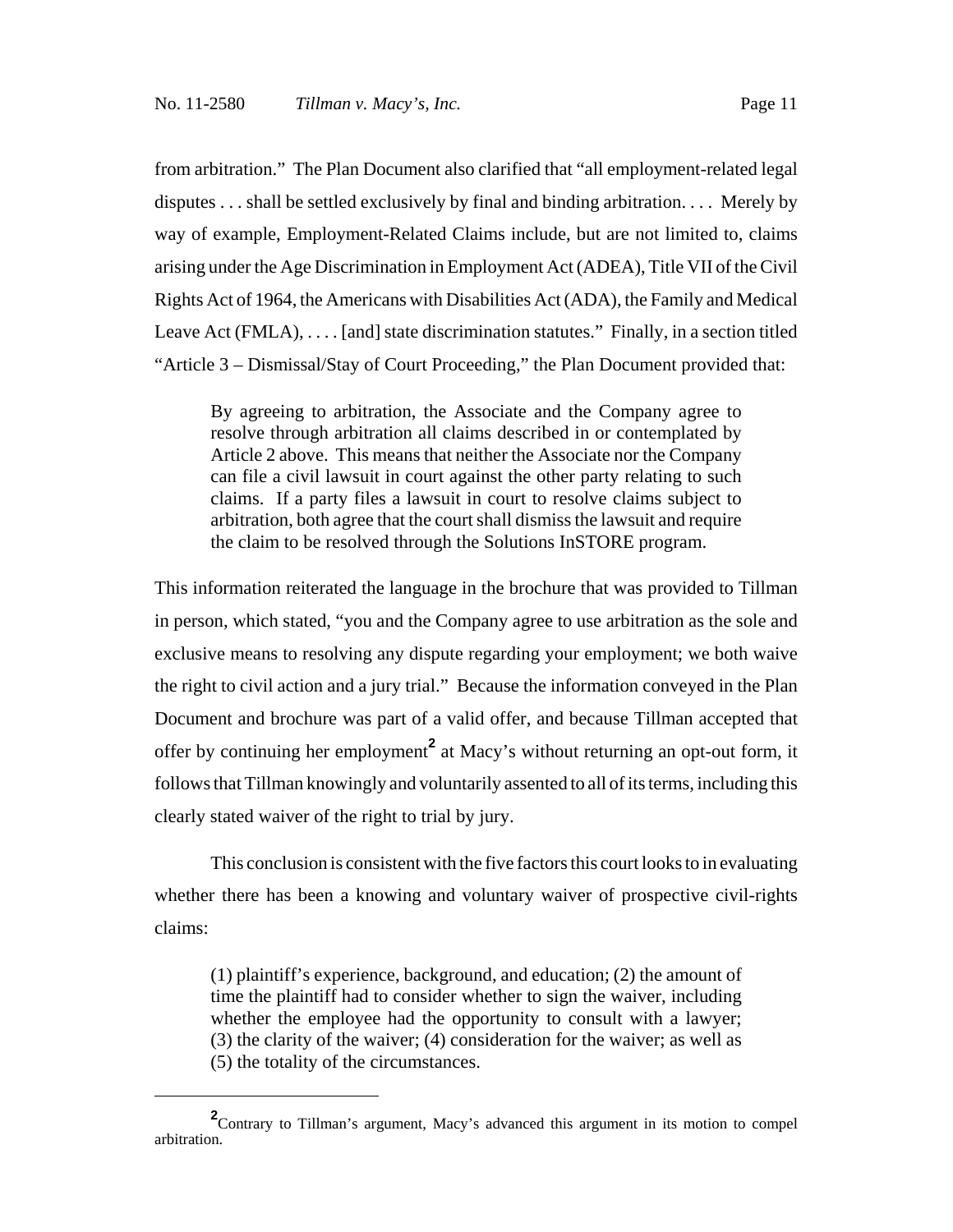*Morrison v. Circuit City Stores, Inc.*, 317 F.3d 646, 668 (6th Cir. 2003). Tillman claims that her education level as a high-school graduate means that she lacks the necessary "experience, background, and education" to consent knowingly to a waiver of her rights. The language quoted above from the Plan Document and brochure states in understandable terms that "neither the Associate nor the Company can file a civil lawsuit in court." Tillman points to *Walker v. Ryan's Family Steak Houses, Inc.*, 400 F.3d 370, 381 (6th Cir. 2005), but in that case we upheld the district court's determination that the plaintiffs did not knowingly and voluntarily consent to arbitration in part by agreeing with the district court that most of the plaintiff class had experience, background, and level of education that was "low to mid-level" for reasons including "dire financial circumstances" and non-completion of high school for most of the plaintiffs. Furthermore, we did not rely on that factor alone to support our holding on the waiver issue. *Id.* at 381–82.

Based on the language in the Plan Document and brochure, the terms of the waiver were clear, and Tillman had more than two months to review the Solutions InSTORE agreement before the program went into effect. She had over a year to opt out of the agreement—enough time to consult an attorney. She does not argue that the waiver should fail due to a lack of consideration. In any event, *Hergenreder* recognizes that continued employment is sufficient consideration for a waiver. 656 F.3d at 421.

Tillman contends that the language in the waiver could have been clearer or more stereotypically contractual. We recognize that opt-out schemes for accepting arbitration contain a risk greater than in opt-in systems that some employees do not know what they have agreed to. Cases like this one would likely be fewer if companies like Macy's would use an opt-in system. But we cannot say that under Michigan law an opt-out system is inherently insufficient, and under the facts of this case a contract was created. We reverse the denial of the motion to compel arbitration and remand for proceedings consistent with this opinion.

In the court of appeals order granting the motion to stay pending appeal, the motions panel invited the parties to submit additional briefing on the question "whether